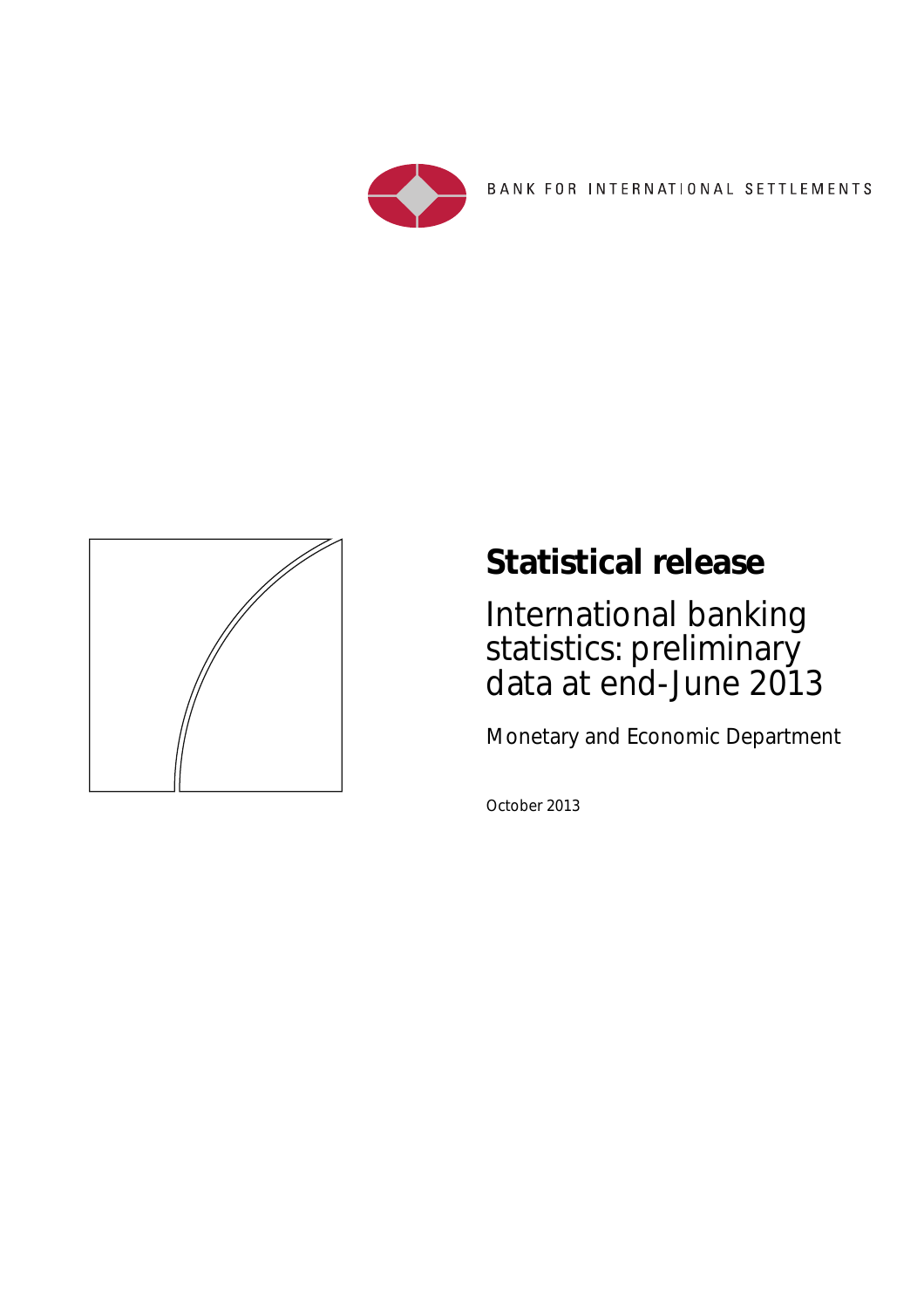Queries concerning this release may be addressed to statistics@bis.org.

This publication is available on the BIS website (www.bis.org).

*<sup>©</sup> Bank for International Settlements 2013. All rights reserved. Brief excerpts may be reproduced or translated provided the source is stated.*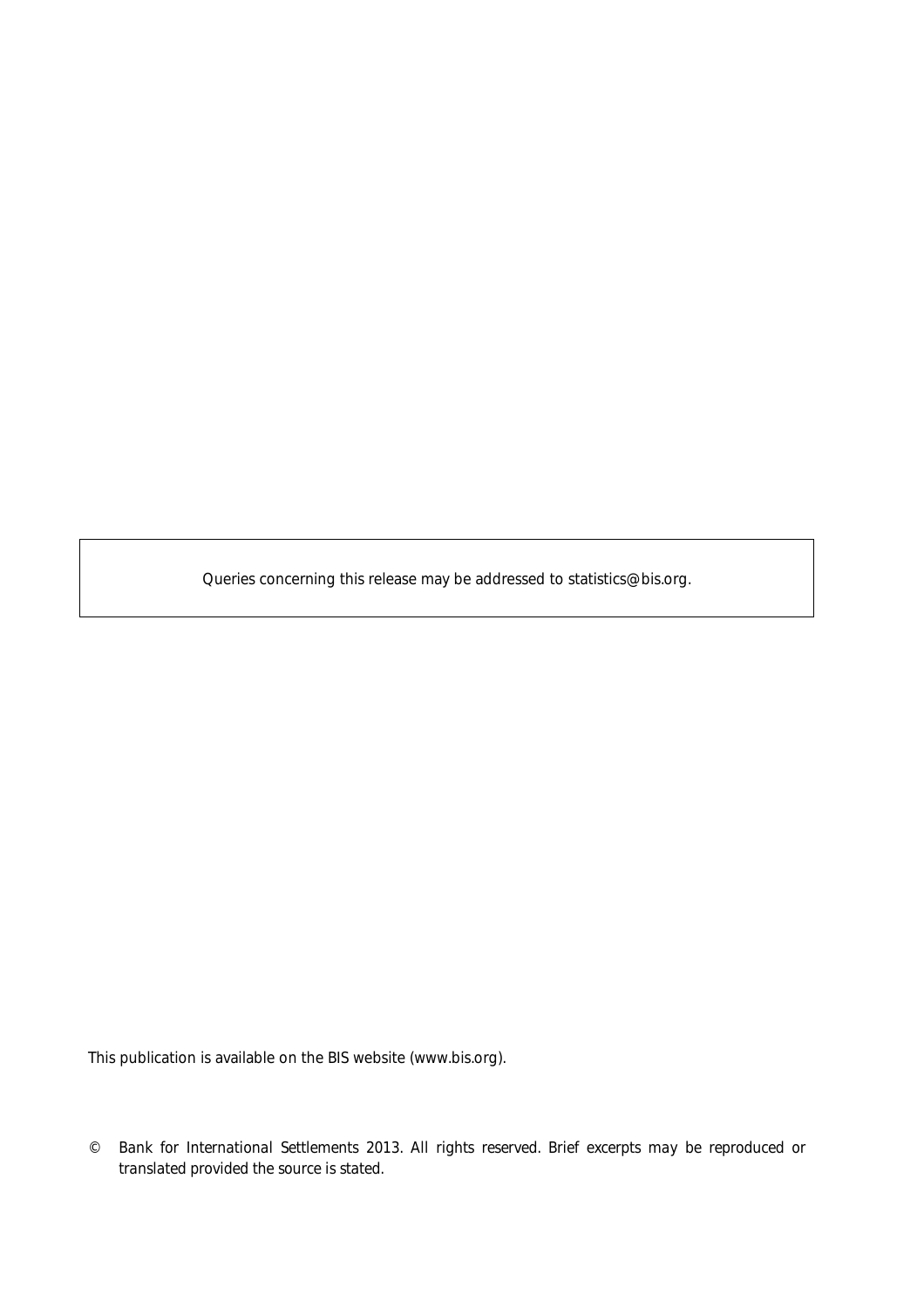## BIS international locational and consolidated banking statistics: preliminary data at end-June 2013

Data at end-June 2013 are preliminary and subject to change. Revised data, with a detailed analysis of recent trends, will be released in conjunction with the forthcoming *BIS Quarterly Review* on 8 December 2013. Data are available on the BIS website (www.bis.org/statistics/bankstats.htm) or via the BIS WebStats query tool (stats.bis.org).

International banking statistics at end-September 2013 will be released no later than 23 January 2014.

### Developments in Q2 2013

The second quarter of 2013 saw the first substantial reduction in banks' cross-border claims on *non-bank* borrowers since end-2011. Such claims – mainly on non-bank financial institutions, governments and corporations – fell by \$229 billion (–2%) between end-March and end-June 2013, to \$11.4 trillion. Most of the reduction was accounted for by non-banks resident in advanced economies, with the remainder due largely to non-banks in offshore centres.

Cross-border *interbank* claims, including claims on related offices, also contracted during the second quarter, falling by \$244 billion (–1.4%) to \$16.9 trillion. This marked a continuation of the trend evident since late 2011. As in previous quarters, most of the decline was due to claims on banks in Europe.

In emerging markets, developments were mixed. Banks' cross-border claims increased vis-à-vis China, Thailand, Chinese Taipei and Turkey, among others, but fell vis-à-vis Brazil, Russia, Mexico and India.

### Credit to advanced economies

The locational banking statistics by residence<sup>1</sup> indicate that claims on non-bank borrowers in advanced economies decreased by \$179 billion between end-March and end-June 2013 (Table 1A). This was the first substantial reduction since end-2011, reversing most of the increase in claims seen in 2012 (Graph 1, left-hand panel). The decline was widespread, affecting non-bank borrowers in the United States (–\$72 billion), the euro area (–\$44 billion), the United Kingdom (–\$16 billion), Japan (–\$13 billion) and Switzerland (–\$12 billion).

A similar development was seen in offshore centres, where claims on non-banks fell by \$49 billion. This was the first quarter of decline since mid-2012 (Graph 1, right-hand panel). Most of the decline was vis-à-vis Caribbean centres.

<sup>1</sup> The locational banking statistics are structured by the location of banking offices and capture the activity of all internationally active banking offices in the reporting country regardless of the nationality of the parent bank. Banks record their positions on an unconsolidated basis, including those vis-à-vis their own offices in other countries.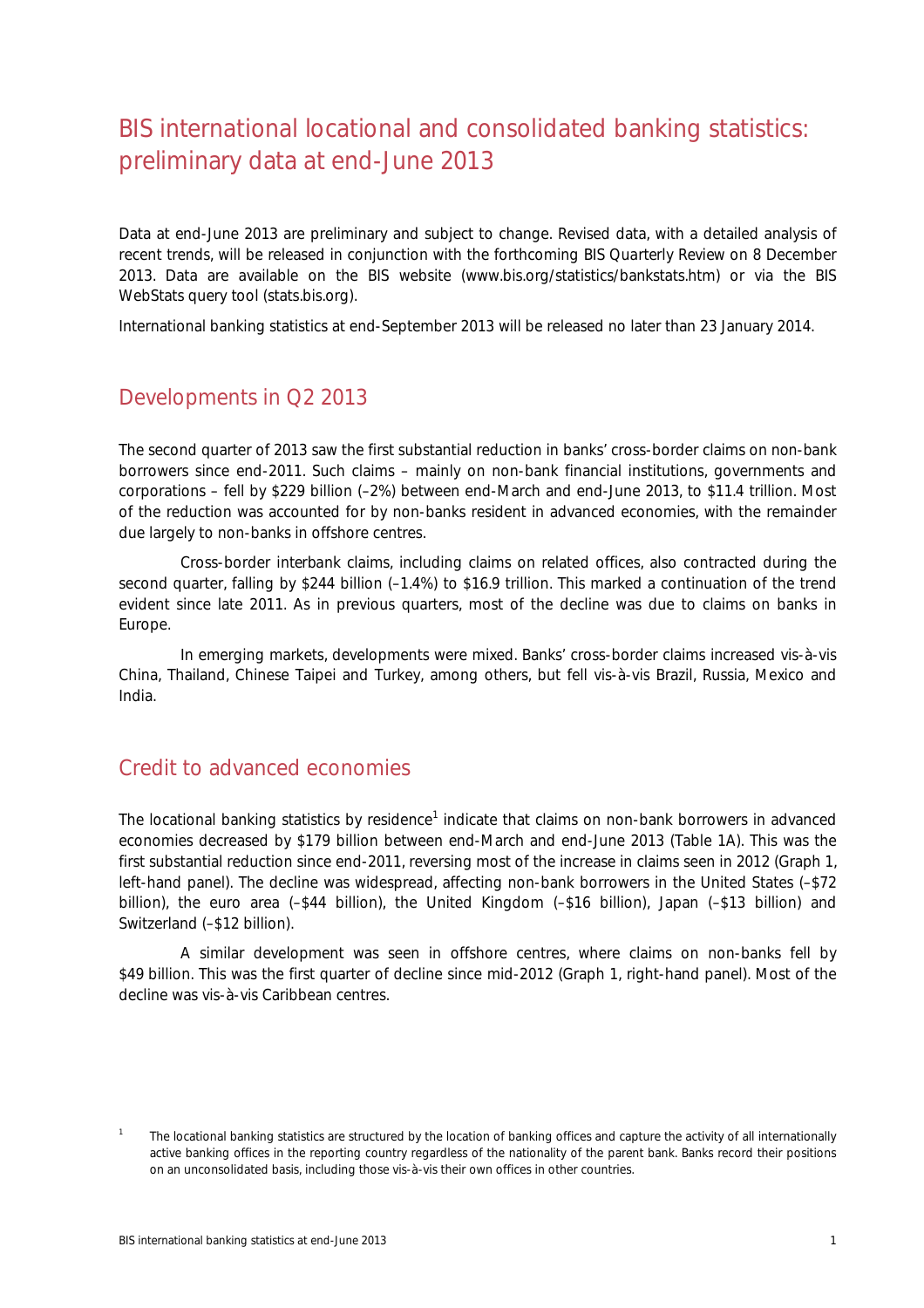#### Cross-border claims of BIS reporting banks<sup>1</sup>, by region and sector of borrower Exchange rate and break-adjusted quarterly changes, in billions of US dollars Graph 1 Graph 1 Advanced economies Emerging economies Offshore centres –500 –250  $\Omega$ 250 500 –200 –100  $\Omega$ 100 200 –200 –100 0 100 200

<sup>1</sup> BIS reporting banks' claims include positions vis-à-vis related offices. <sup>2</sup> Includes claims vis-à-vis related offices and claims unallocated by sector of counterparty.

2010 2011 2012 2013

 $1 - 300$ 

 $\pm$  1  $\blacksquare$  $1 - 1 - 1$   $11 - 300$ 

2010 2011 2012 2013

Source: BIS locational banking statistics by residence.

 $1 - 1 = 1$ 

• Total change

2010 2011 2012 2013

 $1 - 1 = 1$ 

**Banks**<sup>2</sup> **Non-banks** 

 $1 - 1 - 1$ 

 $1 - 750$ 

 $1 - 1 - 1$ 

The consolidated banking statistics<sup>2</sup> have a finer sectoral breakdown than the locational banking statistics and thus provide insights into the sectors driving the decline in cross-border claims on non-bank borrowers. They suggest that the public sector made an important contribution. Consolidated claims on the US public sector fell by over \$100 billion in the first half of 2013, from 25% of international claims on US borrowers at end-2012 to 22% at end-June 2013. $^3$  That said, vis-à-vis the euro area the share of international claims on the public sector was stable during this period, at around 19%.

Cross-border claims on banking offices fell by \$228 billion in the second quarter of 2013 according to the locational banking statistics, in line with the sizeable reductions in previous quarters (Graph 1, left-hand panel). The continued retreat in international interbank activity was focused on banks in the United Kingdom (–\$202 billion) and the euro area. Banks in the United States proved an exception to the generalised decline, with new claims on the sector amounting to \$293 billion. According to the locational statistics by nationality, about half of the reduction in interbank positions of banks headquartered in advanced economies was due to a drop in claims on related offices (Table 1B).

With interbank funding declining, banks increasingly relied on funding from non-bank entities. Cross-border funding from non-banks increased by \$257 billion in the second quarter 2013, to almost one third of banks' cross-border liabilities (Table 1A). Non-banks in the United States and the United Kingdom contributed \$139 billion and \$73 billion to reporting banks' cross-border funding, respectively, while non-banks from the Netherlands withdrew \$14 billion of funding.

<sup>2</sup> The consolidated banking statistics are structured by the nationality of reporting banks and are reported on a worldwide consolidated basis, ie excluding positions between affiliates of the same banking group. Banks consolidate their inter-office positions and report only their claims on unrelated borrowers.

<sup>3</sup> In the consolidated banking statistics on an immediate borrower basis, the sector breakdown refers to international claims, whereas in the consolidated statistics on an ultimate risk basis a sector breakdown is only available for foreign claims. Foreign claims equal international claims plus local claims denominated in local currencies, and international claims comprise crossborder claims in all currencies and local claims in foreign currencies (see also footnote 5).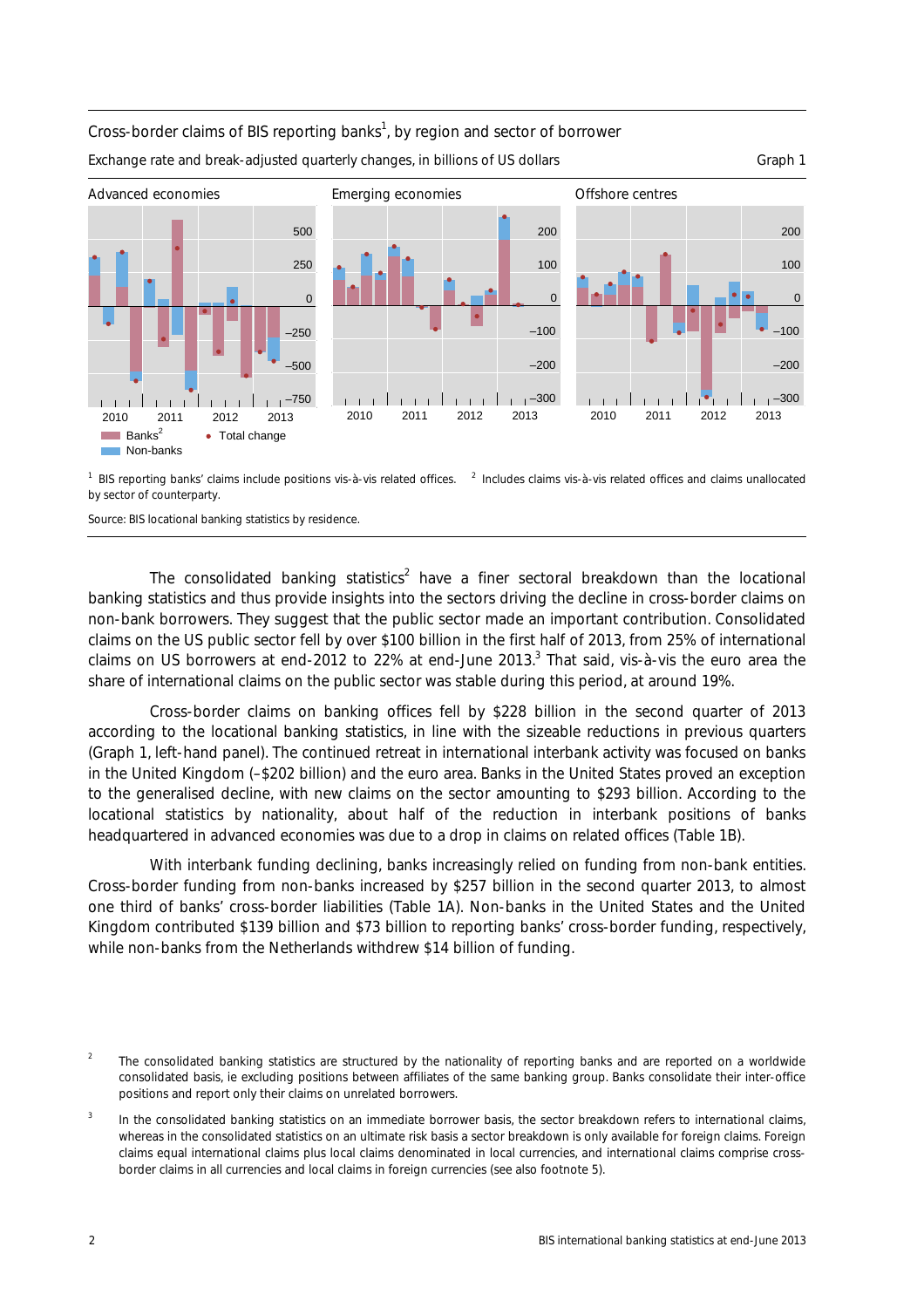### Credit to emerging market economies

In emerging markets, the BIS locational banking statistics show mixed developments across countries in the second quarter of 2013. Cross-border claims on Latin America dropped by \$47 billion (–7%), while those on most other regions were little changed overall (Table 1A).

China was again the largest recipient of cross-border bank credit among emerging markets, although the pace slowed from the unusually high flows recorded in the first quarter. Between end-March and end-June 2013 banks abroad lent an additional \$54 billion (8%) to residents of China, mainly to banks and related offices. China alone now accounts for 21% of outstanding cross-border claims on emerging market borrowers, up from 8% at end-2007. Indeed, BIS reporting banks' outstanding crossborder claims on China are larger than those on all but eight countries worldwide.<sup>4</sup>

Elsewhere in emerging Asia, banks' cross-border claims increased on some countries but decreased on others. Claims on borrowers in Thailand and Chinese Taipei rose by around \$5 billion each, and claims on Malaysia, Indonesia and Vietnam increased by between \$2 billion and \$4 billion each. By contrast, claims on India and Korea dropped by \$7 billion and \$6 billion, respectively.

Cross-border claims on Latin America declined by \$47 billion, of which \$41 billion was due to Brazil alone. The drop in cross-border claims on Brazil was mainly vis-à-vis banks and related offices, and reversed the unusually large increase of \$39 billion seen in the first quarter of 2013. Cross-border claims on Mexico fell by \$7, mainly vis-à-vis the non-bank sector.

Emerging economies in Europe saw an \$8 billion drop in cross-border claims. The largest decrease was against Russia, where claims fell by \$8 billion. By contrast, in Turkey a decline in claims on non-bank borrowers was more than offset by an increase in claims on banks and related offices, resulting in a \$4 billion increase overall between end-March and end-June 2013.

Local claims continued to expand in many emerging markets in the second quarter of 2013.<sup>5</sup> In some cases, depreciations of emerging market currencies against the US dollar reduced the amounts reported in US dollars, thereby masking increases in claims denominated in local currencies in the consolidated banking statistics (Table 2A).

### Breaks in time series data

Breaks in series and significant data revisions submitted by reporting countries are summarised in the Annex on pages 8–10. In the consolidated statistics on an ultimate risk basis, improvements in the reporting practices of banks headquartered in the United Kingdom resulted in the inclusion of previously omitted guarantees in guarantees extended for data from Q1 2013 onwards.<sup>6</sup>

<sup>4</sup> Based on the locational banking statistics by residence, the eight largest borrowing countries are: the United States, the United Kingdom, France, Germany, the Cayman Islands, the Netherlands, Luxembourg and Japan.

<sup>5</sup> Local claims refer to credit extended by banking offices located in the same country as the borrower.

<sup>6</sup> Guidelines for the reporting of guarantees extended are explained in the *Guidelines for reporting the BIS international banking statistics,* www.bis.org/statistics/bankstatsguide.pdf, 2013, pp 30–1.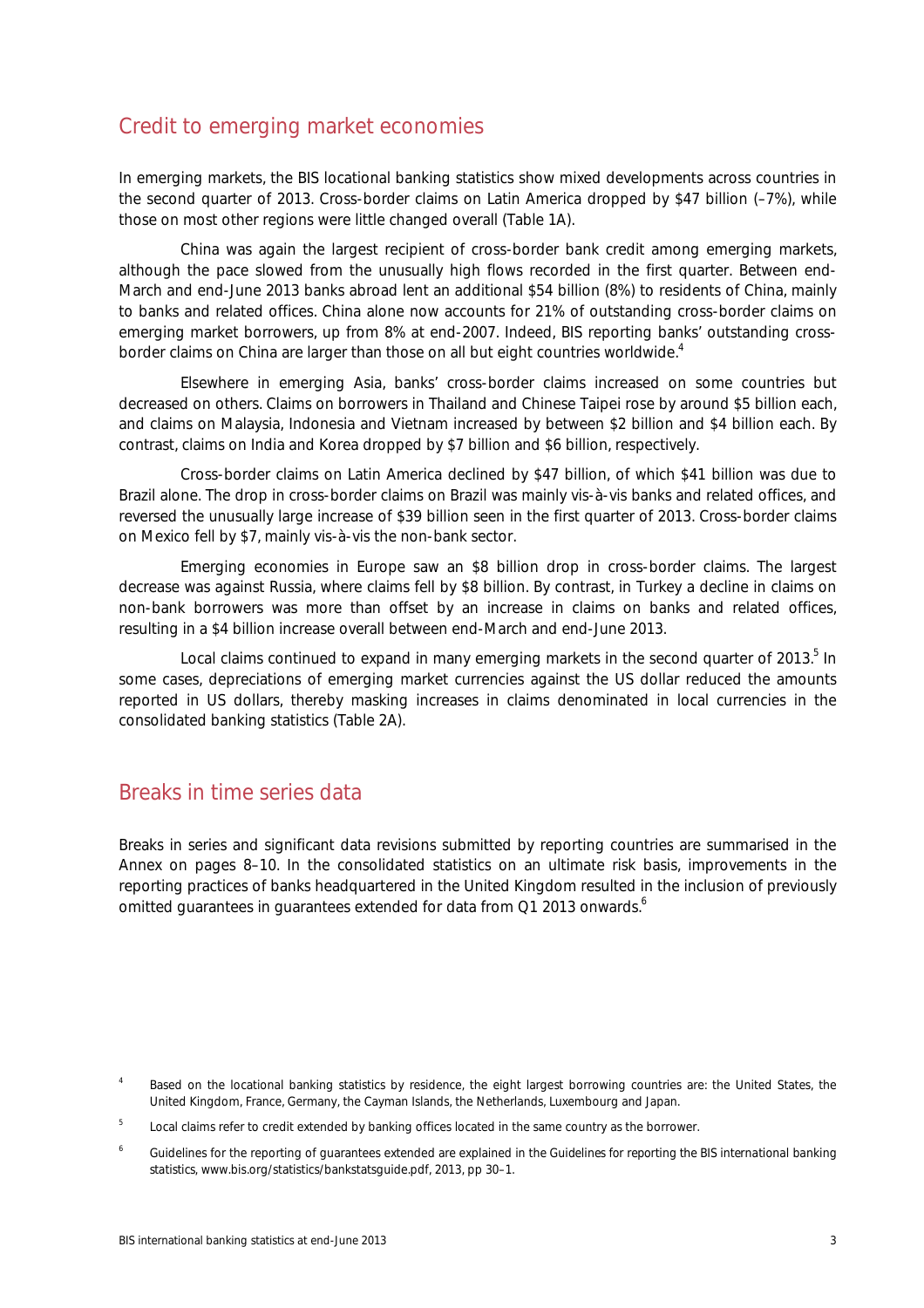|                                           |                       |                     |                |                                                                          | Vis-à-vis emerging market economies |              |                  | All       |
|-------------------------------------------|-----------------------|---------------------|----------------|--------------------------------------------------------------------------|-------------------------------------|--------------|------------------|-----------|
|                                           | advanced<br>economies | offshore<br>centres | Total          | Africa                                                                   | Asia                                | Europe       | Latin<br>America | countries |
|                                           |                       |                     |                | Amounts outstanding                                                      |                                     |              |                  |           |
| <b>Total claims</b>                       | 23,688                | 4,188               | 4,053          | 487                                                                      | 1,918                               | 915          | 733              | 32,656    |
| <b>Total cross-border claims</b>          | 21,045                | 3,534               | 3,413          | 479                                                                      | 1,581                               | 736          | 618              | 28,284    |
| Loans                                     | 14,751                | 2,851               | 2,714          | 435                                                                      | 1,265                               | 556          | 458              | 20,395    |
| Securities                                | 4,321                 | 542                 | 397            | 17                                                                       | 189                                 | 74           | 117              | 5,470     |
| Claims on banks                           | 12,845                | 1,996               | 1,842          | 210                                                                      | 997                                 | 387          | 248              | 16,871    |
| Claims on non-banks                       | 8,200                 | 1,538               | 1,571          | 269                                                                      | 584                                 | 348          | 370              | 11,413    |
| US dollar                                 | 8,276                 | 2,165               | 1,403          | 274                                                                      | 479                                 | 219          | 431              | 11,901    |
| Euro                                      | 8,834                 | 255                 | 450            | 83                                                                       | 60                                  | 286          | 21               | 9,711     |
| Foreign currency claims on residents      | 2,642                 | 654                 | 639            | 8                                                                        | 337                                 | 179          | 115              | 3,936     |
|                                           |                       |                     |                | Estimated exchange rate-adjusted changes during the quarter <sup>2</sup> |                                     |              |                  |           |
| <b>Total claims</b>                       | $-427$                | $-46$               | 16             | $-1$                                                                     | 67                                  | 1            | $-51$            | $-474$    |
| <b>Total cross-border claims</b>          | $-407$                | $-70$               | 3              | $-1$                                                                     | 60                                  | -8           | $-47$            | $-473$    |
| Loans                                     | $-182$                | $-52$               | 48             | $-2$                                                                     | 61                                  | $-4$         | $-7$             | $-193$    |
| Securities                                | $-172$                | $-19$               | $-10$          | $\mathbf 0$                                                              | 9                                   | $-5$         | $-14$            | $-194$    |
| Claims on banks                           | $-228$                | $-21$               | 6              | -5                                                                       | 43                                  | $\mathbf 0$  | $-31$            | $-244$    |
| Claims on non-banks                       | $-179$                | $-49$               | -3             | $\overline{4}$                                                           | 17                                  | -8           | $-16$            | $-229$    |
| US dollar                                 | 77                    | -64                 | $-24$          | -2                                                                       | 16                                  | -6           | $-31$            | $-9$      |
| Euro                                      | $-298$                | -12                 | $\overline{2}$ | $\overline{2}$                                                           | 1                                   | 3            | $-4$             | $-304$    |
| Foreign currency claims on residents      | $-20$                 | 24                  | 13             | 0<br><b>Amounts outstanding</b>                                          | 8                                   | 9            | $-4$             | 17        |
| <b>Total liabilities</b>                  | 20,593                | 5,035               | 3,158          | 884                                                                      | 1,276                               | 452          | 546              | 31,647    |
| <b>Total cross-border liabilities</b>     | 17,715                | 4,104               | 2,555          | 873                                                                      | 881                                 | 333          | 468              | 24,617    |
| Deposits                                  | 14,943                | 3,920               | 2,456          | 862                                                                      | 837                                 | 326          | 430              | 21,555    |
| Securities                                | 1,479                 | 91                  | 23             | 3                                                                        | 11                                  | $\mathbf{1}$ | $\overline{7}$   | 1,595     |
| Liabilities to banks                      | 12,137                | 2,626               | 1,607          | 562                                                                      | 580                                 | 248          | 218              | 16,541    |
| Liabilities to non-banks                  | 5,577                 | 1,477               | 948            | 312                                                                      | 302                                 | 84           | 250              | 8,076     |
| US dollar                                 | 7,312                 | 2,686               | 1,431          | 582                                                                      | 332                                 | 166          | 352              | 11,504    |
| Euro                                      | 6,955                 | 389                 | 301            | 121                                                                      | 53                                  | 86           | 41               | 7,779     |
| Foreign currency liabilities to residents | 2,879                 | 931                 | 603            | 11                                                                       | 394                                 | 119          | 79               | 4,413     |
|                                           |                       |                     |                | Estimated exchange rate-adjusted changes during the quarter <sup>2</sup> |                                     |              |                  |           |
| <b>Total liabilities</b>                  | $-213$                | 70                  | -53            | $-9$                                                                     | -28                                 | $-12$        | $-4$             | $-272$    |
| <b>Total cross-border liabilities</b>     | $-142$                | 57                  | -44            | $-11$                                                                    | $-29$                               | $-10$        | 6                | $-139$    |
| Deposits                                  | $-15$                 | 52                  | -41            | $-12$                                                                    | $-30$                               | $-9$         | 10               | $-14$     |
| Securities                                |                       | 5                   | $-3$           | $\mathbf 0$                                                              | $-2$                                | $\mathbf 0$  | $-2$             | 8         |
| Liabilities to banks                      | -399                  | 43                  | -47            | $-13$                                                                    | $-36$                               | $-4$         | 6                | $-406$    |
| Liabilities to non-banks                  | 257                   | 14                  | 4              | 3                                                                        | $\overline{7}$                      | -6           | 0                | 267       |
| US dollar                                 | 165                   | 68                  | $-37$          | $-16$                                                                    | $-38$                               | 12           | 5                | 195       |
| Euro                                      | $-198$                | -7                  | $-15$          | $-1$                                                                     | 3                                   | $-14$        | $-2$             | $-226$    |
| Foreign currency liabilities to residents | $-71$                 | 14                  | -9             | 1                                                                        | 1                                   | $-2$         | $-10$            | -66       |
| Cross-border positions                    |                       |                     |                |                                                                          |                                     |              |                  |           |
|                                           |                       |                     |                |                                                                          |                                     |              |                  |           |
| Exchange rate-adjusted changes in stocks  |                       |                     |                |                                                                          |                                     |              |                  |           |
| Claims by vis-à-vis country               |                       |                     |                | Claims by counterparty and instrument                                    |                                     |              |                  |           |

–2,000 –1,000

 $\overline{0}$ 1,000

Detailed breakdowns and time series data are available at www.bis.org/statistics/bankstats.htm (Tables 1–7B). <sup>2</sup> Taking into account exchange rate effects on outstanding balances in non-dollar currencies.

–3,000

**Coffshore centres Emerging markets Constant** Other countries

2007 2008 2009 2010 2011 2012

Euro area United Kingdom Other developed Europe United States

п

Г

–2,000 –1,000

Non-bank debt securities holdings **Communism** Other claims

0

1,000

–3,000

2007 2008 2009 2010 2011 2012

**Bank debt securities holdings** 

**Loans** to banks **Loans** to non-banks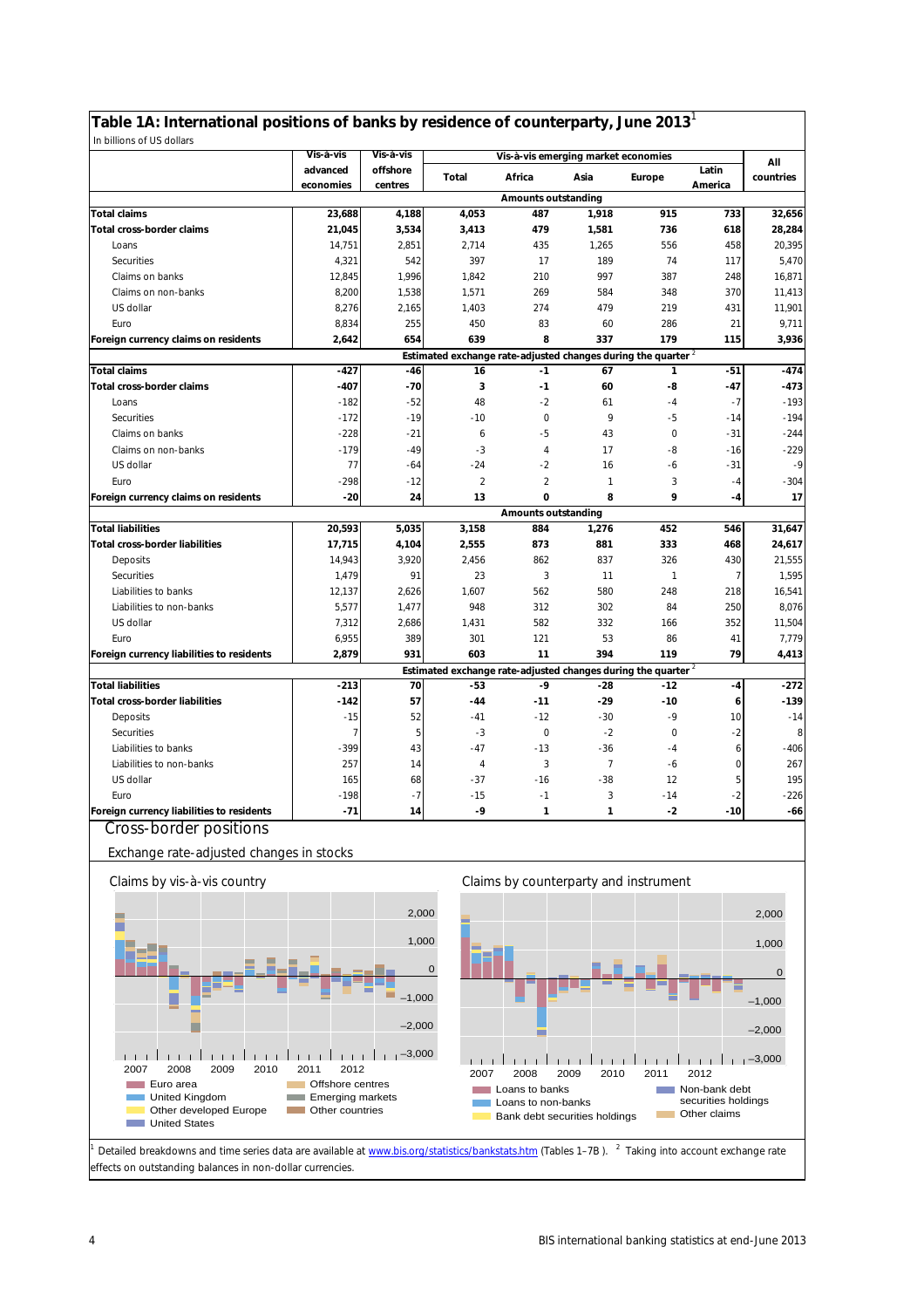### **Table 1B: International positions of banks by nationality of head office, June 2013**<sup>1</sup>

| In billions of US dollars                             |                |                |                |                  |                | Nationality of banks                |                                                                          |                |                         |                     |                  |
|-------------------------------------------------------|----------------|----------------|----------------|------------------|----------------|-------------------------------------|--------------------------------------------------------------------------|----------------|-------------------------|---------------------|------------------|
|                                                       | France         | Germany        | Italy          | Nether-<br>lands | Spain          | Switzer-<br>land                    | United<br>Kingdom                                                        | Japan          | United<br><b>States</b> | Emerging<br>markets | All<br>countries |
|                                                       |                |                |                |                  |                | <b>Amounts outstanding</b>          |                                                                          |                |                         |                     |                  |
| <b>Total claims</b>                                   | 3,662          | 3,613          | 891            | 1,540            | 684            | 2,260                               | 4,251                                                                    | 4,210          | 3,521                   | 1,453               | 32,224           |
| on banks                                              | 2,262          | 2,050          | 549            | 681              | 327            | 1,354                               | 2,330                                                                    | 1,803          | 2,174                   | 762                 | 17,943           |
| on related foreign offices                            | 1,198          | 1,038          | 221            | 404              | 211            | 910                                 | 1,455                                                                    | 922            | 1,431                   | 235                 | 9,848            |
| on other banks                                        | 1,036          | 994            | 328            | 267              | 115            | 440                                 | 830                                                                      | 879            | 707                     | 470                 | 7,852            |
| on official monetary institutions                     | 28             | 19             | $\mathbf 0$    | 10               | $\mathbf{1}$   | 3                                   | 45                                                                       | 3              | 37                      | 57                  | 242              |
| on non-banks                                          | 1,400          | 1,563          | 342            | 859              | 358            | 906                                 | 1,921                                                                    | 2,406          | 1,347                   | 691                 | 14,282           |
| US dollar<br>Euro                                     | 1,194<br>1,852 | 1,177<br>1,929 | 134<br>665     | 434<br>829       | 222<br>327     | 1,231<br>472                        | 1,874<br>1,469                                                           | 2,392<br>573   | 2,215<br>686            | 1,113<br>125        | 14,392<br>10,553 |
| Other currencies                                      | 616            | 508            | 92             | 277              | 135            | 556                                 | 908                                                                      | 1,245          | 620                     | 214                 | 7,279            |
|                                                       |                |                |                |                  |                |                                     | Estimated exchange rate-adjusted changes during the quarter <sup>2</sup> |                |                         |                     |                  |
| <b>Total claims</b>                                   | 133            | $-54$          | -30            | -86              | $-11$          | -81                                 | $-62$                                                                    | $-178$         | $-67$                   | 1                   | -486             |
| on banks                                              | 114            | $\overline{7}$ | $-27$          | $-10$            | $-13$          | $-61$                               | $-49$                                                                    | $-24$          | $-52$                   | $\overline{a}$      | $-172$           |
| on related foreign offices                            | 74             | -8             | $\overline{7}$ | 9                | $-3$           | $-33$                               | $-12$                                                                    | $-21$          | $\bf 0$                 | -4                  | $-49$            |
| on other banks                                        | 45             | 9              | $-34$          | $-23$            | $-10$          | $-28$                               | -34                                                                      | $-3$           | $-53$                   | 5                   | $-116$           |
| on official monetary institutions                     | $-5$           | 6              | $\mathbf 0$    | 3                | $\mathbf 0$    | $\mathbf 0$                         | $-3$                                                                     | $\mathbf 0$    | $\mathbf{1}$            | 1                   | $-7$             |
| on non-banks                                          | 19             | -61            | $-3$           | $-76$            | $\overline{2}$ | $-20$                               | $-13$                                                                    | $-154$         | $-16$                   | $-2$                | $-314$           |
| US dollar                                             | 169            | $-19$          | $-7$           | $-11$            | $\overline{4}$ | $-49$                               | 59                                                                       | $-104$         | $-34$                   | $\overline{7}$      | 57               |
| Euro                                                  | -8             | $-20$          | $-20$          | $-72$            | $-9$           | $-9$                                | $-74$                                                                    | $-30$          | $-7$                    | -6                  | $-328$           |
| Other currencies                                      | $-28$          | $-15$          | $-4$           | $-2$             | -6             | $-23$<br><b>Amounts outstanding</b> | $-47$                                                                    | $-44$          | $-27$                   | $-1$                | $-215$           |
| <b>Total liabilities</b>                              | 3,517          | 3,003          | 677            | 1,542            | 674            | 2,514                               | 4,460                                                                    | 2,552          | 4,154                   | 1,549               | 31,246           |
| to banks                                              | 1,891          | 1,708          | 464            | 537              | 412            | 1,302                               | 2,109                                                                    | 1,638          | 2,108                   | 826                 | 16,610           |
| to related foreign offices                            | 1,085          | 1,040          | 188            | 330              | 148            | 909                                 | 1,335                                                                    | 806            | 1,237                   | 183                 | 8,867            |
| to other banks                                        | 707            | 572            | 262            | 177              | 238            | 377                                 | 671                                                                      | 767            | 671                     | 626                 | 6,890            |
| to official monetary institutions                     | 99             | 97             | 15             | 29               | 26             | 17                                  | 103                                                                      | 66             | 200                     | 17                  | 852              |
| to non-banks                                          | 1,626          | 1,295          | 213            | 1,005            | 262            | 1,212                               | 2,351                                                                    | 913            | 2,046                   | 723                 | 14,636           |
| US dollar                                             | 1,366          | 1,265          | 118            | 516              | 242            | 1,266                               | 1,783                                                                    | 1,652          | 2,870                   | 1,084               | 15,212           |
| Euro                                                  | 1,628          | 1,150          | 500            | 654              | 346            | 584                                 | 1,406                                                                    | 350            | 615                     | 142                 | 9,186            |
| Other currencies                                      | 523            | 588            | 59             | 372              | 85             | 664                                 | 1,270                                                                    | 549            | 669                     | 323                 | 6,848            |
|                                                       |                |                |                |                  |                |                                     | Estimated exchange rate-adjusted changes during the quarter <sup>2</sup> |                |                         |                     |                  |
| <b>Total liabilities</b>                              | 117            | -66            | -20            | $-88$            | $-20$          | $-41$                               | $-23$                                                                    | $-56$          | $-11$                   | 6                   | $-259$           |
| to banks                                              | 70<br>163      | $-53$<br>$-7$  | $-17$<br>38    | $-6$<br>$-19$    | $-15$<br>$-4$  | $-68$<br>$-15$                      | $-49$<br>$-12$                                                           | $-21$<br>$-23$ | $-146$<br>$-43$         | $-17$<br>$-7$       | $-386$<br>11     |
| to related foreign offices<br>to other banks          | $-94$          | $-48$          | $-49$          | 16               | $-10$          | $-53$                               | $-27$                                                                    | 5              | $-92$                   | -6                  | $-360$           |
| to official monetary institutions                     | $\mathbf{1}$   | 3              | $-5$           | $-3$             | $-1$           | $\mathsf{O}\xspace$                 | $-9$                                                                     | $-2$           | $-11$                   | $-4$                | $-37$            |
| to non-banks                                          | 47             | $-13$          | $-3$           | -82              | $-5$           | 28                                  | 26                                                                       | $-35$          | 136                     | 23                  | 127              |
| US dollar                                             | 192            | $-23$          | $-9$           | $-29$            | $-5$           | -9                                  | 53                                                                       | $-23$          | 1                       | -9                  | 176              |
| Euro                                                  | $-57$          | $-21$          | $-11$          | $-45$            | $-15$          | $\mathbf 0$                         | $-35$                                                                    | $-26$          | $-4$                    | $\mathbf 0$         | $-280$           |
| Other currencies                                      | $-18$          | $-22$          | $\mathbf 0$    | $-14$            | $-1$           | $-32$                               | $-41$                                                                    | $-7$           | $-7$                    | 15                  | $-155$           |
| International positions of BIS reporting banks        |                |                |                |                  |                |                                     |                                                                          |                |                         |                     |                  |
| Exchange rate-adjusted changes in stocks              |                |                |                |                  |                |                                     |                                                                          |                |                         |                     |                  |
| Claims by currency                                    |                |                |                |                  |                |                                     | Liabilities by sector of counterparty                                    |                |                         |                     |                  |
|                                                       |                |                | 2,000          |                  |                |                                     |                                                                          |                |                         |                     | 2,000            |
|                                                       |                |                |                |                  |                |                                     |                                                                          |                |                         |                     |                  |
|                                                       |                |                | 1,000          |                  |                |                                     |                                                                          |                |                         |                     | 1,000            |
|                                                       |                |                |                | 0                |                |                                     |                                                                          |                |                         |                     | 0                |
|                                                       |                |                | $-1,000$       |                  |                |                                     |                                                                          |                |                         |                     | $-1,000$         |
|                                                       |                |                | $-2,000$       |                  |                |                                     |                                                                          |                |                         |                     | $-2,000$         |
|                                                       |                |                | $-3,000$       |                  |                |                                     |                                                                          |                |                         |                     | $-3,000$         |
| 2009<br>2007<br>2008<br>2010                          | 2011           | 2012           | 2013           |                  | 2007           | 2008                                | 2009                                                                     | 2010           | 2011                    | 2012<br>2013        |                  |
| US dollar<br>Euro<br>Japanese yen<br>Other currencies |                |                |                |                  |                | Non-banks<br>Other banks            | Official monetary authorities<br>Related foreign offices                 |                |                         |                     |                  |

<sup>1</sup> Detailed breakdowns and time series data are available at www.bis.org/statistics/bankstats.htm (Tables 8A-8B).<sup>2</sup> Taking into account exchange rate effects on outstanding balances in non-dollar currencies.

 $\overline{\phantom{a}}$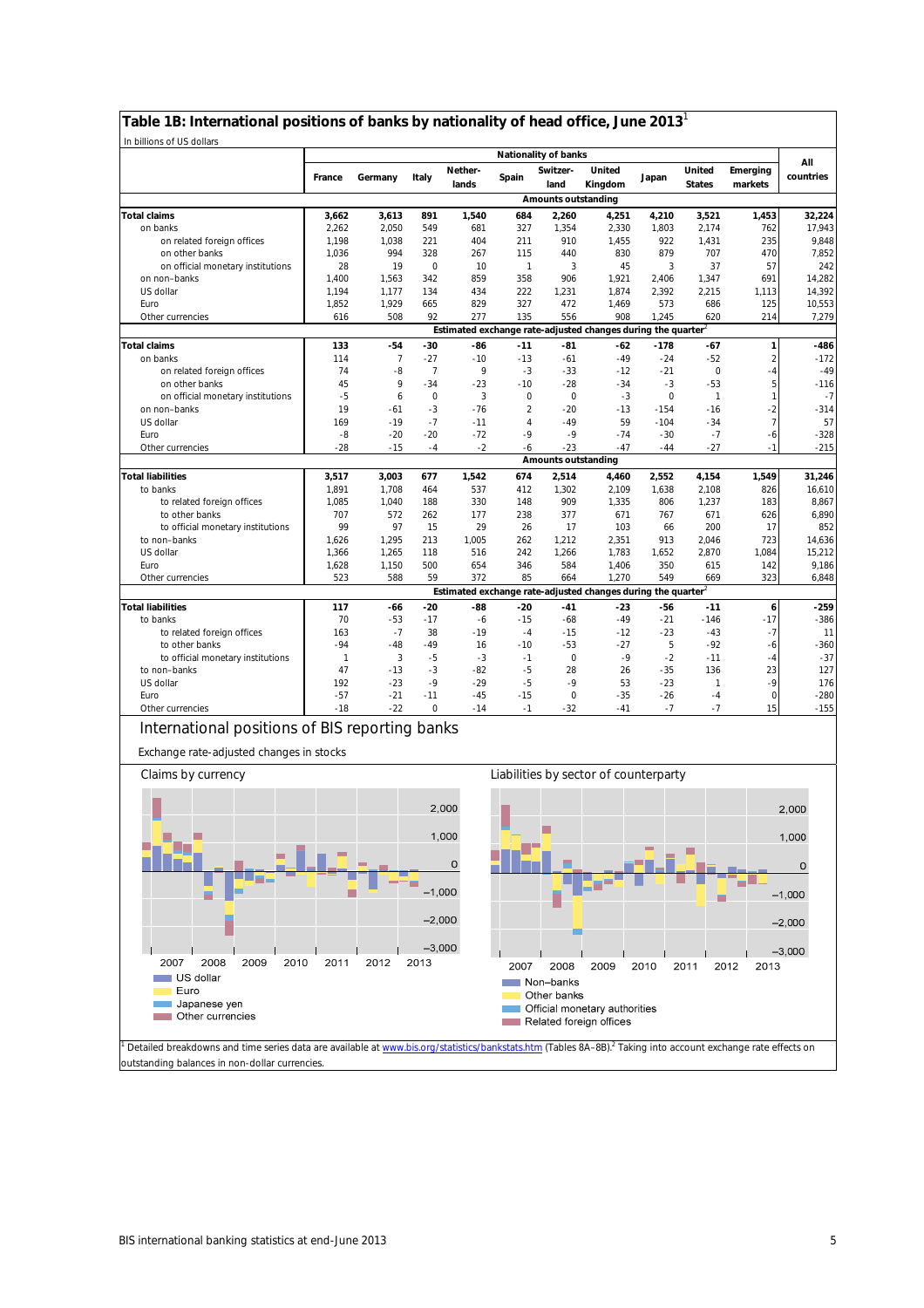| Table 2A: Consolidated claims, immediate borrower basis, June 2013 <sup>1</sup> |  |  |
|---------------------------------------------------------------------------------|--|--|
|---------------------------------------------------------------------------------|--|--|

Amounts outstanding, in billions of US dollars

|                                                                                         |        |                         | Vis-à-vis advanced economies |                | Vis-à-vis                                          |                                      |        |       | Vis-à-vis emerging market economies |                  | All              |
|-----------------------------------------------------------------------------------------|--------|-------------------------|------------------------------|----------------|----------------------------------------------------|--------------------------------------|--------|-------|-------------------------------------|------------------|------------------|
|                                                                                         | Total  | United<br><b>States</b> | Euro area                    | Japan          | offshore<br>centres                                | Total                                | Africa | Asia  | <b>Europe</b>                       | Latin<br>America | countries        |
| Foreign claims                                                                          | 21,775 | 5,895                   | 8,661                        | 1,109          | 2,745                                              | 5,746                                | 627    | 2,377 | 1,445                               | 1,296            | 30,515           |
| <b>International claims</b>                                                             | 13,407 | 2,420                   | 6,319                        | 739            | 2,177                                              | 3,434                                | 427    | 1,638 | 820                                 | 548              | 19,266           |
| Up to and including one year                                                            | 6,761  | 883                     | 2,948                        | 612            | 1,141                                              | 1,822                                | 199    | 1,068 | 302                                 | 253              | 9,799            |
| Over one year                                                                           | 4,279  | 885                     | 2,274                        | 44             | 654                                                | 1,297                                | 204    | 422   | 435                                 | 237              | 6,311            |
| Unallocated by maturity                                                                 | 2,367  | 652                     | 1,098                        | 83             | 382                                                | 315                                  | 25     | 149   | 83                                  | 58               | 3,156            |
| Local currency claims                                                                   | 8,368  | 3,475                   | 2,342                        | 370            | 568                                                | 2,312                                | 200    | 739   | 625                                 | 748              | 11,249           |
| Local currency liabilities                                                              | 6,179  | 2,549                   | 1,982                        | 200            | 476                                                | 1,720                                | 175    | 465   | 499                                 | 581              | 8,377            |
|                                                                                         |        |                         |                              |                | Unadjusted changes during the quarter <sup>2</sup> |                                      |        |       |                                     |                  |                  |
| Foreign claims                                                                          | $-128$ | 163                     | -6                           | $-45$          | $-19$                                              | $-101$                               | $-14$  | 23    | $-12$                               | -98              | $-235$           |
| International claims                                                                    | $-329$ | $-117$                  | $-7$                         | $-47$          | $-15$                                              | $-22$                                | $-7$   | 38    | $-12$                               | $-42$            | $-352$           |
| Local currency claims                                                                   | 201    | 279                     | $\mathcal I$                 | $\overline{2}$ | $-4$                                               | $-79$                                | $-7$   | $-15$ | 0                                   | -56              | 118              |
| Local currency liabilities                                                              | 49     | -15                     | 58                           | 3              | $-18$                                              | $-54$                                | $-3$   | -19   | $-1$                                | $-31$            | $-24$            |
| Nationality of reporting banks:                                                         |        |                         |                              |                |                                                    | Foreign claims                       |        |       |                                     |                  |                  |
| Domestically owned banks (total)                                                        | 18,178 | 5,479                   | 7,044                        | 709            | 2,635                                              | 5,107                                | 582    | 1,942 | 1,379                               | 1,204            | 26,159           |
| Euro area                                                                               | 7,422  | 1,468                   | 3,903                        | 156            | 396                                                | 2,157                                | 209    | 303   | 1,072                               | 574              | 10,112           |
| Switzerland                                                                             | 1,170  | 578                     | 294                          | 66             | 213                                                | 157                                  | 28     | 68    | 19                                  | 42               | 1,550            |
| United Kingdom                                                                          | 2,373  | 1,104                   | 898                          | 82             | 592                                                | 910                                  | 207    | 507   | 69                                  | 127              | 3,918            |
| Japan                                                                                   | 2,136  | 1,131                   | 573                          |                | 567                                                | 380                                  | 32     | 256   | 35                                  | 58               | 3,084            |
| <b>United States</b>                                                                    | 1,991  |                         | 789                          | 343            | 492                                                | 773                                  | 69     | 343   | 94                                  | 267              | 3,284            |
| Other countries <sup>3</sup>                                                            | 3,086  | 1,198                   | 587                          | 63             | 376                                                | 729                                  | 39     | 466   | 90                                  | 135              | 4,211            |
| Other foreign banks                                                                     | 3,597  | 416                     | 1,617                        | 400            | 110                                                | 639                                  | 45     | 435   | 66                                  | 92               | 4,356            |
|                                                                                         |        |                         |                              |                |                                                    | International claims, all maturities |        |       |                                     |                  |                  |
| Domestically owned banks (total)                                                        | 9,915  | 2,027                   | 4,776                        | 339            | 2,067                                              | 2,799                                | 385    | 1,203 | 754                                 | 456              | 15,018           |
| Euro area                                                                               | 4,162  | 515                     | 2,376                        | 100            | 359                                                | 1,034                                | 150    | 222   | 519                                 | 142              | 5,691            |
| Switzerland                                                                             | 547    | 110                     | 267                          | 18             | 198                                                | 124                                  | 25     | 54    | 18                                  | 26               | 879              |
| United Kingdom                                                                          | 1,035  | 346                     | 528                          | 38             | 247                                                | 430                                  | 88     | 248   | 49                                  | 45               | 1,756            |
| Japan                                                                                   | 1,640  | 755                     | 538                          |                | 523                                                | 285                                  | 32     | 165   | 34                                  | 55               | 2,448            |
| <b>United States</b>                                                                    | 1,327  |                         | 695                          | 141            | 440                                                | 439                                  | 52     | 198   | 65                                  | 124              | 2,234            |
| Other countries <sup>3</sup>                                                            | 1,203  | 301                     | 371                          | 43             | 300                                                | 486                                  | 38     | 316   | 69                                  | 63               | 2,010            |
| Other foreign banks                                                                     | 3,493  | 393                     | 1,544                        | 399            | 110                                                | 636                                  | 43     | 435   | 66                                  | 92               | 4,248            |
|                                                                                         |        |                         |                              |                |                                                    | International claims, short-term     |        |       |                                     |                  |                  |
| Domestically owned banks (total)                                                        | 4,583  | 680                     | 2,089                        | 263            | 1,071                                              | 1,432                                | 177    | 757   | 277                                 | 221              | 7,159            |
| Euro area                                                                               | 1,902  | 241                     | 893                          | 65             | 178                                                | 386                                  | 53     | 110   | 157                                 | 66               | 2,506            |
| Switzerland                                                                             | 310    | 48                      | 154                          | 10             | 146                                                | 71                                   | 19     | 30    | 9                                   | 14               | 529              |
| United Kingdom                                                                          | 492    | 150                     | 264                          | 23             | 151                                                | 252                                  | 41     | 159   | 31                                  | 21               | 899              |
| Japan                                                                                   | 222    | 85                      | 65                           |                | 51                                                 | 106                                  | 6      | 81    | 8                                   | 11               | 379              |
| <b>United States</b>                                                                    | 999    |                         | 507                          | 132            | 376                                                | 331                                  | 42     | 163   | 44                                  | 82               | 1,726            |
| Other countries <sup>3</sup>                                                            | 659    | 155                     | 206                          | 34             | 170                                                | 285                                  | 16     | 213   | 29                                  | 27               | 1,119            |
| Other foreign banks                                                                     | 2,178  | 203                     | 859                          | 349            | 70                                                 | 390                                  | 22     | 311   | 25                                  | 32               | 2,640            |
| International claims of BIS reporting banks on an immediate borrower basis <sup>4</sup> |        |                         |                              |                |                                                    |                                      |        |       |                                     |                  |                  |
| Changes in stocks <sup>2</sup>                                                          |        |                         |                              |                |                                                    |                                      |        |       |                                     |                  |                  |
|                                                                                         |        |                         |                              |                |                                                    |                                      |        |       |                                     |                  |                  |
| By remaining maturity                                                                   |        |                         |                              |                | By nationality of reporting banks                  |                                      |        |       |                                     |                  |                  |
|                                                                                         |        |                         |                              | 2,000          |                                                    |                                      |        |       |                                     |                  | 2,000            |
|                                                                                         |        |                         |                              |                |                                                    |                                      |        |       |                                     |                  |                  |
|                                                                                         |        |                         |                              | 1,000          |                                                    |                                      |        |       |                                     |                  | 1,000            |
|                                                                                         |        |                         |                              | $\mathbf O$    |                                                    |                                      |        |       |                                     |                  | $\Omega$         |
|                                                                                         |        |                         |                              | $-1,000$       |                                                    | ▬                                    |        |       |                                     |                  | $-1,000$         |
|                                                                                         |        |                         |                              | $-2,000$       |                                                    |                                      |        |       |                                     |                  | $-2,000$         |
|                                                                                         |        |                         |                              |                |                                                    |                                      |        |       |                                     |                  |                  |
| 2007<br>2008<br>2009<br>2010                                                            | 2011   | 2012                    | 2013                         | $-3,000$       | 2007                                               | 2008                                 | 2009   | 2010  | 2011                                | 2012             | $-3,000$<br>2013 |
|                                                                                         |        |                         |                              |                |                                                    |                                      |        |       |                                     |                  |                  |

 $^1$  Detailed breakdowns and time series data are available at www.bis.org/statistics/consstats.htm (Tables 9A–9B and BIS WebStats).  $^2$  Quarterly difference in outstanding stocks, excluding effects of breaks in series, not adjusted for exchange rate movements. <sup>3</sup> Domestically owned banks in other reporting countries. <sup>4</sup> Worldwide consolidated positions of domestically owned banks and unconsolidated positions of foreign banks in 30 reporting countries.

Euro area Switzerland United Kingdom **Lapan United States**  $\Box$  Other countries<sup>3</sup>

Up to and including one year Over one year Unallocated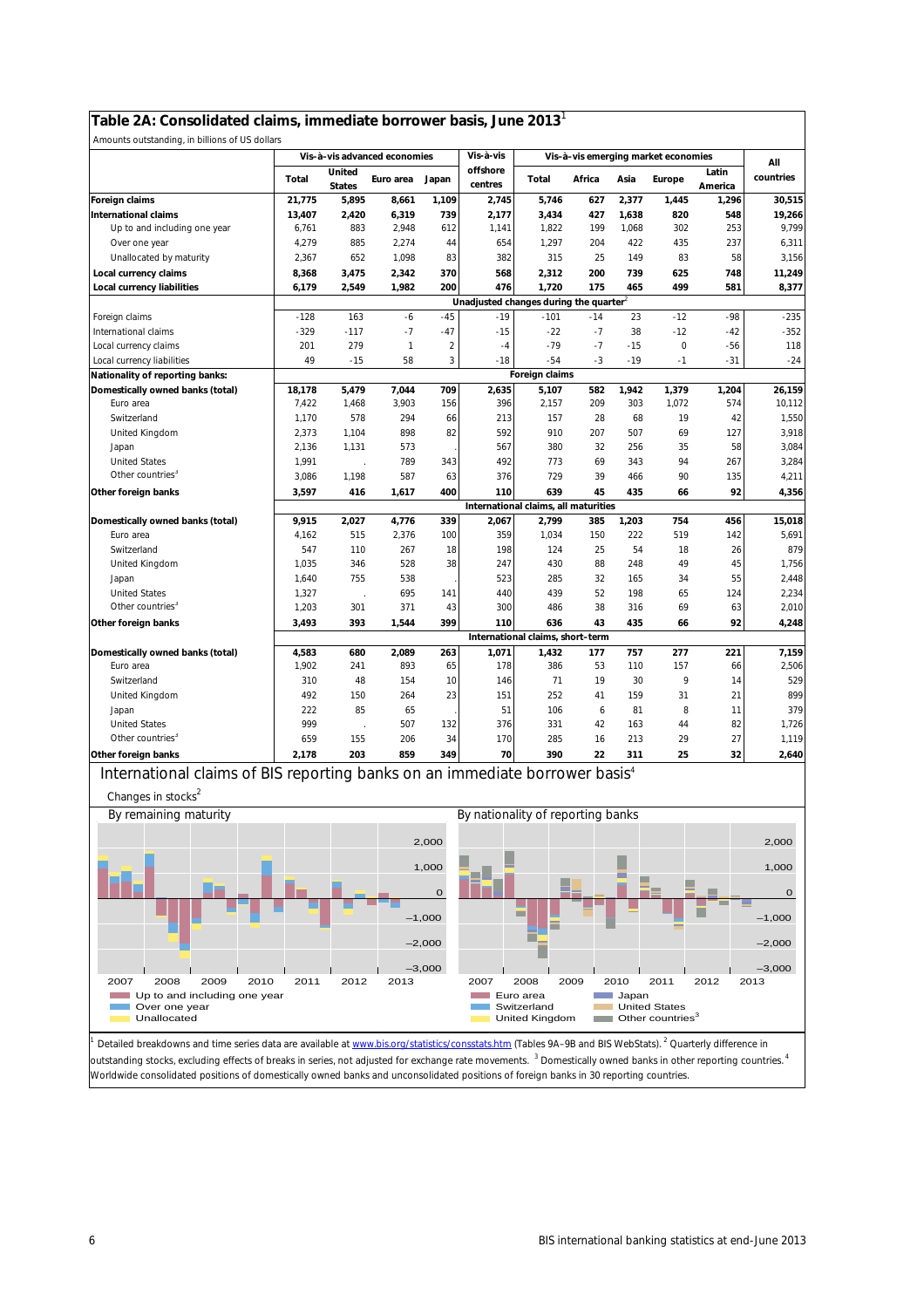| Amounts outstanding, in billions of US dollars                           |                |                               |                              |                     |                     |                                                    |                                                   |               |               |                                |                  |
|--------------------------------------------------------------------------|----------------|-------------------------------|------------------------------|---------------------|---------------------|----------------------------------------------------|---------------------------------------------------|---------------|---------------|--------------------------------|------------------|
|                                                                          |                |                               | Vis-à-vis advanced economies |                     | Vis-à-vis           |                                                    | Vis-à-vis emerging market economies               |               |               |                                | All              |
|                                                                          | Total          | United<br><b>States</b>       | Euro area                    | Japan               | offshore<br>centres | Total                                              | Africa                                            | Asia          | <b>Europe</b> | Latin<br>America               | countries        |
| Foreign claims                                                           | 17,838         | 5,482                         | 6,866                        | 730                 | 1,995               | 4,934                                              | 532                                               | 1,893         | 1,333         | 1,176                          | 25,016           |
| Banks                                                                    | 3,887          | 748                           | 1,611                        | 252                 | 147                 | 970                                                | 75                                                | 550           | 198           | 146                            | 5,014            |
| Public sector                                                            | 4,094          | 1,622                         | 1,583                        | 202                 | 211                 | 1,205                                              | 128                                               | 401           | 309           | 368                            | 5,675            |
| Non-bank private sector<br>Unallocated                                   | 9,717<br>140   | 3,066<br>47                   | 3,643<br>30                  | 274<br>$\mathbf{1}$ | 1,614<br>23         | 2,741<br>18                                        | 329<br>$\mathbf{1}$                               | 940<br>2      | 813<br>14     | 660<br>$\overline{\mathbf{c}}$ | 14,143<br>184    |
| <b>Cross-border claims</b>                                               | 9,005          | 2,058                         | 4,540                        | 286                 | 1,219               | 2,149                                              | 289                                               | 995           | 502           | 363                            | 12,618           |
| Local claims in all currencies                                           | 8,832          | 3,425                         | 2,327                        | 444                 | 776                 | 2,785                                              | 243                                               | 898           | 831           | 813                            | 12,399           |
|                                                                          |                |                               |                              |                     |                     | Unadjusted changes during the quarter <sup>2</sup> |                                                   |               |               |                                |                  |
| Foreign claims                                                           | $-139$         | 121                           | $-16$                        | $-16$               | 13                  | $-111$                                             | -16                                               | $\mathfrak z$ | $-11$         | $-87$                          | $-217$           |
| Cross-border claims                                                      | $-306$         | $-149$                        | $-31$                        | -8                  | 0                   | $-30$                                              | $-9$                                              | 18            | $-10$         | $-30$                          | $-319$           |
| Local claims in all currencies                                           | 167            | 270                           | 15                           | $-7$                | 12                  | -80                                                | $-7$                                              | $-15$         | $-1$          | -57                            | 101              |
| Nationality of reporting banks <sup>3</sup>                              |                |                               |                              |                     |                     | Foreign claims                                     |                                                   |               |               |                                |                  |
| Total                                                                    | 17,838         | 5,482                         | 6,866                        | 730                 | 1,995               | 4,934                                              | 532                                               | 1,893         | 1,333         | 1,176                          | 25,016           |
| Euro area                                                                | 7,340          | 1,464                         | 3,823                        | 152                 | 328                 | 2,104                                              | 196                                               | 297           | 1,035         | 576                            | 9,903            |
| France                                                                   | 2,180          | 536                           | 1,234                        | 86                  | 113                 | 446                                                | 116                                               | 108           | 186           | 36                             | 2,749            |
| Germany                                                                  | 2,145<br>576   | 470<br>29                     | 1,000<br>474                 | 46                  | 118<br>11           | 310<br>212                                         | 42<br>9                                           | 108<br>10     | 122<br>189    | 38<br>3                        | 2,626<br>809     |
| Italy<br>Spain                                                           | 862            | 207                           | 237                          | $\cdots$<br>5       | 15                  | 542                                                | 3                                                 | 12            | 60            | 467                            | 1,464            |
| Switzerland                                                              | 1,210          | 600                           | 310                          | 68                  | 141                 | 145                                                | 18                                                | 67            | 21            | 39                             | 1,508            |
| United Kingdom                                                           | 2,396          | 1,086                         | 921                          | 95                  | 548                 | 932                                                | 202                                               | 525           | 72            | 132                            | 3,918            |
| Japan                                                                    | 2,133          | 1,202                         | 530                          |                     | 380                 | 371                                                | 28                                                | 249           | 33            | 61                             | 2,884            |
| <b>United States</b>                                                     | 2,048          |                               | 782                          | 373                 | 358                 | 775                                                | 65                                                | 349           | 94            | 266                            | 3,222            |
| Other countries                                                          | 2,710          | 1,130                         | 499                          | 41                  | 241                 | 607                                                | 22                                                | 406           | 77            | 102                            | 3,580            |
|                                                                          |                |                               |                              |                     |                     | Cross-border claims                                |                                                   |               |               |                                |                  |
| Total                                                                    | 9,005          | 2,058                         | 4,540                        | 286                 | 1,219               | 2,149                                              | 289                                               | 995           | 502           | 363                            | 12,618           |
| Euro area                                                                | 3,762          | 506                           | 2,239                        | 80                  | 251                 | 753                                                | 128                                               | 204           | 315           | 105                            | 4,895            |
| France                                                                   | 1,072          | 130                           | 681                          | 36                  | 85                  | 213                                                | 66                                                | 75            | 47            | 26                             | 1,379            |
| Germany                                                                  | 1,483          | 267                           | 839                          | 29                  | 103                 | 227                                                | 41                                                | 70            | 81            | 35                             | 1,865            |
| Italy                                                                    | 234            | 21                            | 151                          | $\ddotsc$           | 9                   | 44                                                 | 3                                                 | 10            | 28            | 3                              | 298              |
| Spain                                                                    | 179            | 21                            | 108                          | 5                   | 12                  | 44                                                 | 3                                                 | 11            | 5             | 26                             | 280              |
| Switzerland                                                              | 519            | 115                           | 280                          | 20                  | 104                 | 112                                                | 16                                                | 54            | 20            | 23                             | 746              |
| United Kingdom<br>Japan                                                  | 1,016<br>1,657 | 343<br>850                    | 523<br>496                   | 33                  | 144<br>311          | 352<br>235                                         | 58<br>25                                          | 208<br>122    | 46<br>31      | 40<br>57                       | 1,555<br>2,203   |
| <b>United States</b>                                                     | 1,187          |                               | 683                          | 130                 | 282                 | 386                                                | 44                                                | 174           | 61            | 106                            | 1,897            |
| Other countries                                                          | 865            | 244                           | 319                          | 23                  | 127                 | 310                                                | 18                                                | 232           | 28            | 32                             | 1,322            |
|                                                                          |                |                               |                              |                     |                     | Other potential exposures <sup>4, 5</sup>          |                                                   |               |               |                                |                  |
| Derivatives contracts                                                    | 2,715          | 691                           | 982                          | 88                  | 102                 | 155                                                | 31                                                | 65            | 25            | 34                             | 2,988            |
| Guarantees extended                                                      | 6,914          | 930                           | 2,691                        | 253                 | 236                 | 1,354                                              | 152                                               | 452           | 475           | 276                            | 9,067            |
| Credit commitments                                                       | 2,728          | 964                           | 933                          | 38                  | 199                 | 559                                                | 68                                                | 198           | 130           | 164                            | 3,495            |
| Consolidated claims and other potential exposures of BIS reporting banks |                |                               |                              |                     |                     |                                                    |                                                   |               |               |                                |                  |
| on an ultimate risk basis                                                |                |                               |                              |                     |                     |                                                    |                                                   |               |               |                                |                  |
| Changes in stocks <sup>2</sup><br>Foreign claims                         |                |                               |                              |                     |                     | Other potential exposures <sup>4, 5</sup>          |                                                   |               |               |                                |                  |
|                                                                          |                |                               |                              | 2,400               |                     |                                                    |                                                   |               |               |                                | 2,000            |
|                                                                          |                |                               |                              | 1,200               |                     |                                                    |                                                   |               |               |                                | 1,000            |
|                                                                          |                |                               |                              |                     | $\mathbf 0$         |                                                    |                                                   |               |               |                                | 0                |
|                                                                          |                |                               |                              | $-1,200$            |                     |                                                    |                                                   |               |               |                                | $-1,000$         |
|                                                                          |                |                               |                              | $-2,400$            |                     |                                                    |                                                   |               |               |                                | $-2,000$         |
| 2007<br>2008<br>2009<br><b>Banks</b><br>Public sector                    | 2010           | 2011<br>Unallocated<br>a sa T | 2012                         | $-3,600$<br>2013    | 2007                | 2008                                               | 2009<br>Guarantees extended<br>Credit commitments | 2010          | 2011          | 2012                           | $-3,000$<br>2013 |
| Non-bank private sector                                                  |                |                               |                              |                     |                     |                                                    | Derivatives contracts                             |               |               |                                |                  |

stocks, excluding effects of breaks in series, not adjusted for exchange rate movements. <sup>3</sup> Worldwide consolidated positions of domestically owned banks of 24 reporting countries. <sup>4</sup> Not included in foreign claims. <sup>5</sup> Derivatives relate to positive market values recorded as on– or off-balance sheet items. Credit commitments and guarantees are recorded as off–balance sheet items.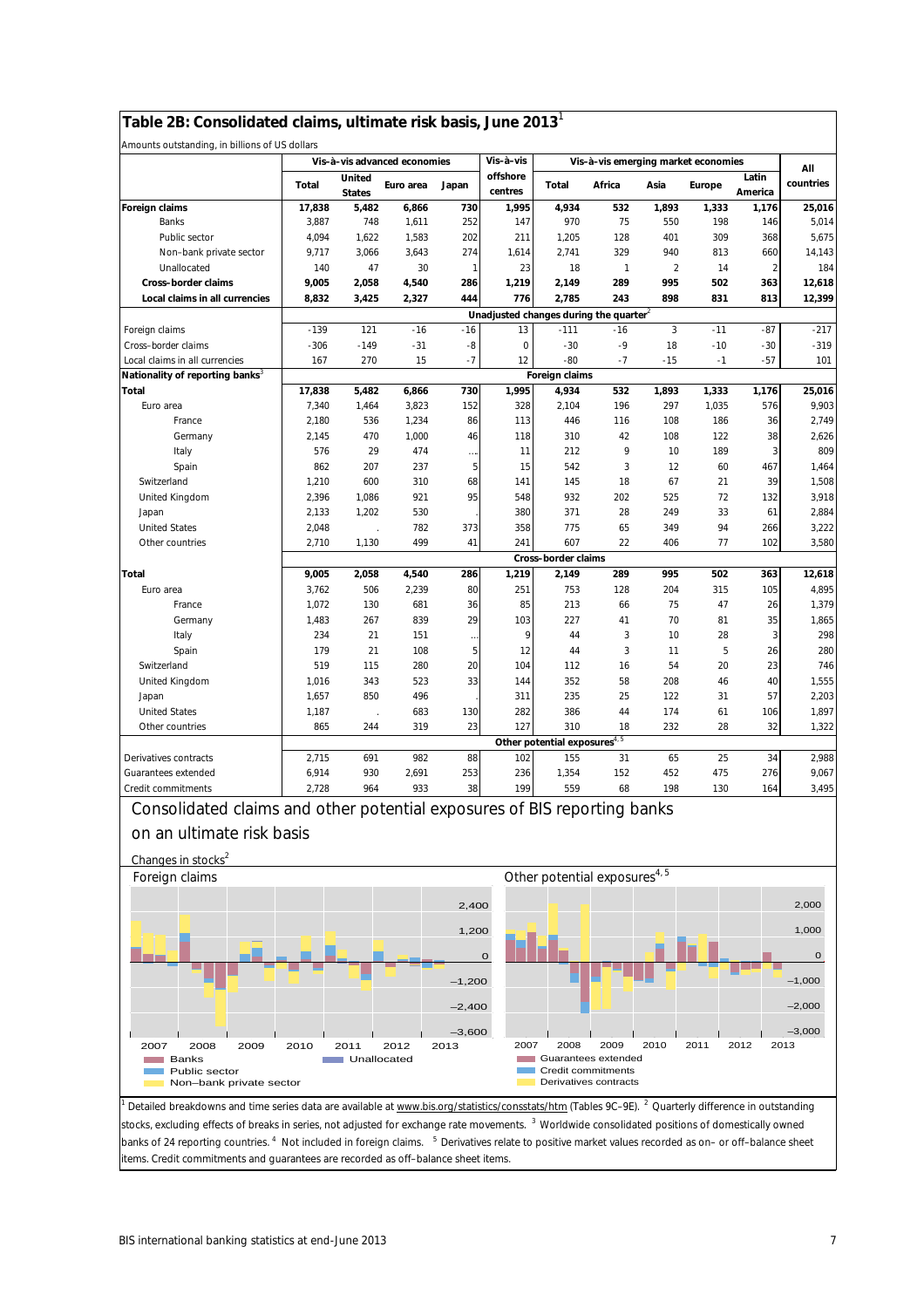### Annex: Breaks in series and significant data revisions

The following tables highlight breaks and significant revisions included for the first time with the preliminary data for end-June 2013. A historical summary of breaks impacting the international banking statistics is available on the BIS website:

- for the locational statistics by residence, www.bis.org/statistics/breakstables17.pdf;
- for the locational statistics by nationality, www.bis.org/statistics/breakstables8.pdf; and
- for the consolidated statistics, www.bis.org/statistics/breakstablescons.pdf.

At the request of reporting countries, the size of some breaks or revisions is not shown for confidentiality reasons (indicated in the tables by …).

#### **A. Locational banking statistics by residence**

Changes, in billions of US dollars

| <b>Breaks in series</b> |                            |                                    |               |             |  |  |  |
|-------------------------|----------------------------|------------------------------------|---------------|-------------|--|--|--|
|                         | Quarters Reporting country | <b>Details</b>                     | <b>Assets</b> | Liabilities |  |  |  |
| 2013-Q2                 | Netherlands                | Improvements in reporting practice | $-0.5$        | 4.4         |  |  |  |
| 2013-Q2                 | United Kingdom             | Improvements in reporting practice | O             | 30.0        |  |  |  |

#### **Large data revisions of previous quarters (exclusive of breaks in series)**

| Quarters | <b>Reporting country</b> | <b>Details</b>                     | <b>Assets</b> | <b>Liabilities</b> |
|----------|--------------------------|------------------------------------|---------------|--------------------|
| 2011-Q3  | United Kingdom           | Improvements in reporting practice | 10.0          | $-0.5$             |
| 2011-Q4  | United Kingdom           | Improvements in reporting practice | 30.0          | 15.4               |
| 2012-Q1  | United Kingdom           | Improvements in reporting practice | $-0.8$        | 0.1                |
| 2012-Q2  | Finland                  | Improvements in reporting practice | 15.2          | 13.5               |
| 2012-Q3  | Finland                  | Improvements in reporting practice | 11.9          | 11.9               |
| 2012-Q4  | Belgium                  | Improvements in reporting practice | $-0.8$        | $-0.8$             |
| 2012-Q4  | United Kingdom           | Improvements in reporting practice | $-0.8$        | $-0.8$             |
| 2012-Q4  | <b>United States</b>     | Improvements in reporting practice | 0.5           | 1.5                |
| 2013-Q1  | United Kingdom           | Improvements in reporting practice | 2.2           | $-0.9$             |
| 2013-Q1  | <b>United States</b>     | Improvements in reporting practice | 3.1           | $-17.3$            |

#### **B. Locational banking statistics by nationality**

Changes, in billions of US dollars

| <b>Breaks in series</b> |                                   |                                    |               |             |  |  |  |
|-------------------------|-----------------------------------|------------------------------------|---------------|-------------|--|--|--|
|                         | <b>Quarters</b> Reporting country | <b>Details</b>                     | <b>Assets</b> | Liabilities |  |  |  |
| 2013-Q2                 | Netherlands                       | Improvements in reporting practice | $-0.4$        | 6.0         |  |  |  |
|                         | 2013-Q2 United Kingdom            | Improvements in reporting practice | 0.0           | 30.0        |  |  |  |

#### **Large data revisions of previous quarters (exclusive of breaks in series)**

|         | <b>Quarters</b> Reporting country | <b>Details</b>                     | <b>Assets</b> | Liabilities |
|---------|-----------------------------------|------------------------------------|---------------|-------------|
| 2012-Q2 | Finland                           | Improvements in reporting practice | 9.1           | 8.0         |
| 2012-Q3 | Finland                           | Improvements in reporting practice | 11.9          | 11.9        |
| 2013-Q1 | Ireland                           | Improvements in reporting practice | $-57.5$       | $-55.3$     |
| 2012-Q4 | <b>Netherlands</b>                | Improvements in reporting practice | $-2.9$        | $-1.9$      |
| 2013-Q1 | <b>Netherlands</b>                | Improvements in reporting practice | $-2.4$        | $-1.5$      |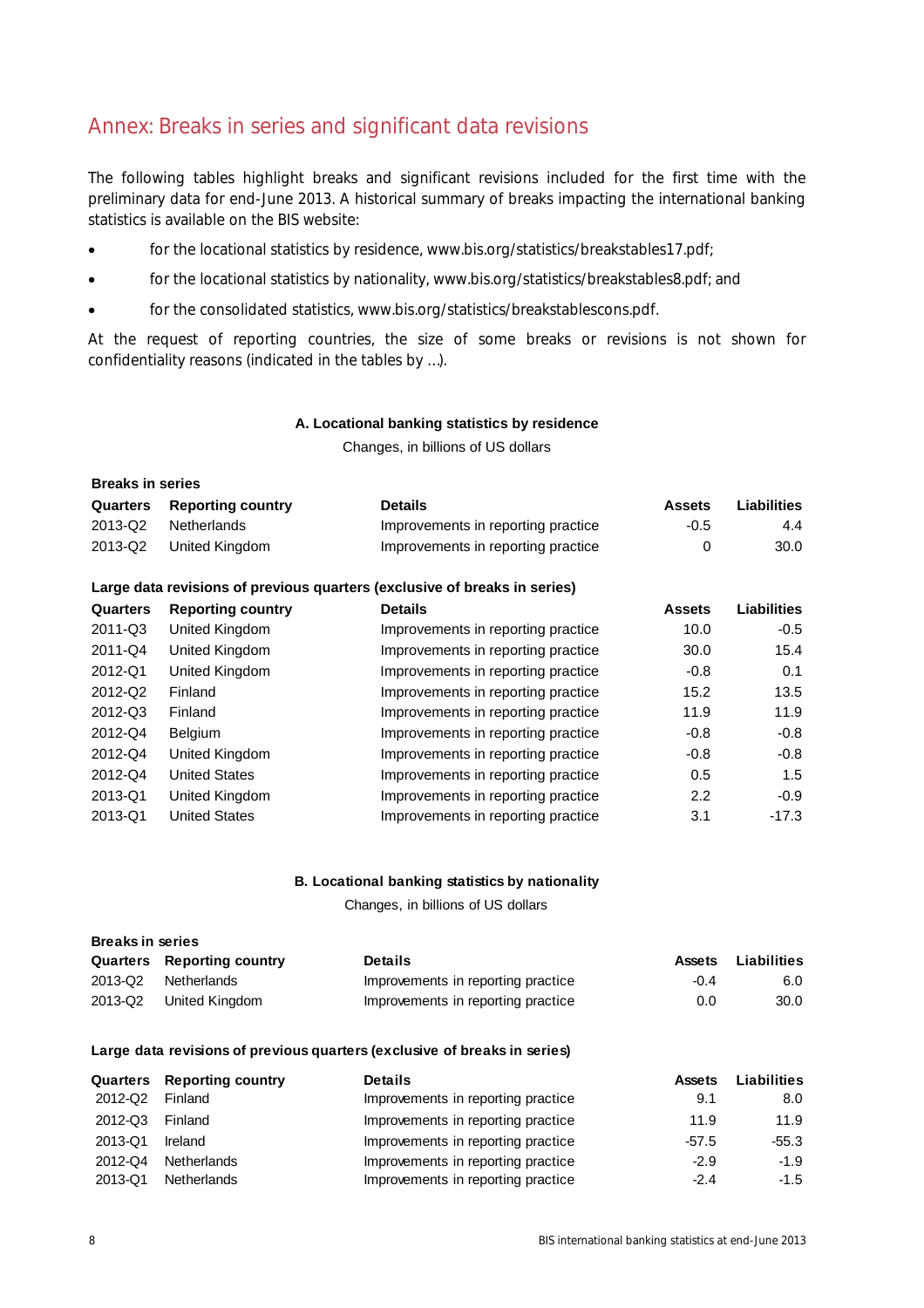### **C. Consolidated statistics on an immediate borrower basis**

Changes, in billions of US dollars

| <b>Breaks in series</b> |                      |                                                                                                |         |
|-------------------------|----------------------|------------------------------------------------------------------------------------------------|---------|
| Quarter                 | Reporting<br>country | <b>Details</b>                                                                                 | Change  |
| 2013-Q1                 | Ireland              | International claims                                                                           | $-6.4$  |
|                         |                      | Local currency claims on local residents                                                       | $-6.8$  |
|                         |                      | Local currency liabilities to local residents                                                  | $-0.1$  |
|                         |                      | Large data revisions from reporting banks of previous quarters (exclusive of breaks in series) |         |
| Quarter                 | Reporting            | <b>Details</b>                                                                                 | Change  |
| 2010-Q2                 | <b>Netherlands</b>   | International claims                                                                           | $-19.9$ |
| 2010-Q3                 | <b>Netherlands</b>   | International claims                                                                           | 3.8     |
| 2010-Q4                 | <b>Netherlands</b>   | International claims                                                                           | 4.2     |
| 2012-Q3                 | United Kingdom       | International claims                                                                           | $-37.7$ |
|                         |                      | Local currency claims on local residents                                                       | 37.7    |
| 2012-Q4                 | United Kingdom       | International claims                                                                           | $-67.9$ |
|                         |                      | Local currency claims on local residents                                                       | 68.4    |
| 2013-Q1                 | United Kingdom       | International claims                                                                           | $-53.6$ |
|                         |                      | Local currency claims on local residents                                                       | 60.7    |
|                         |                      | Net risk transfers                                                                             | $-7.4$  |